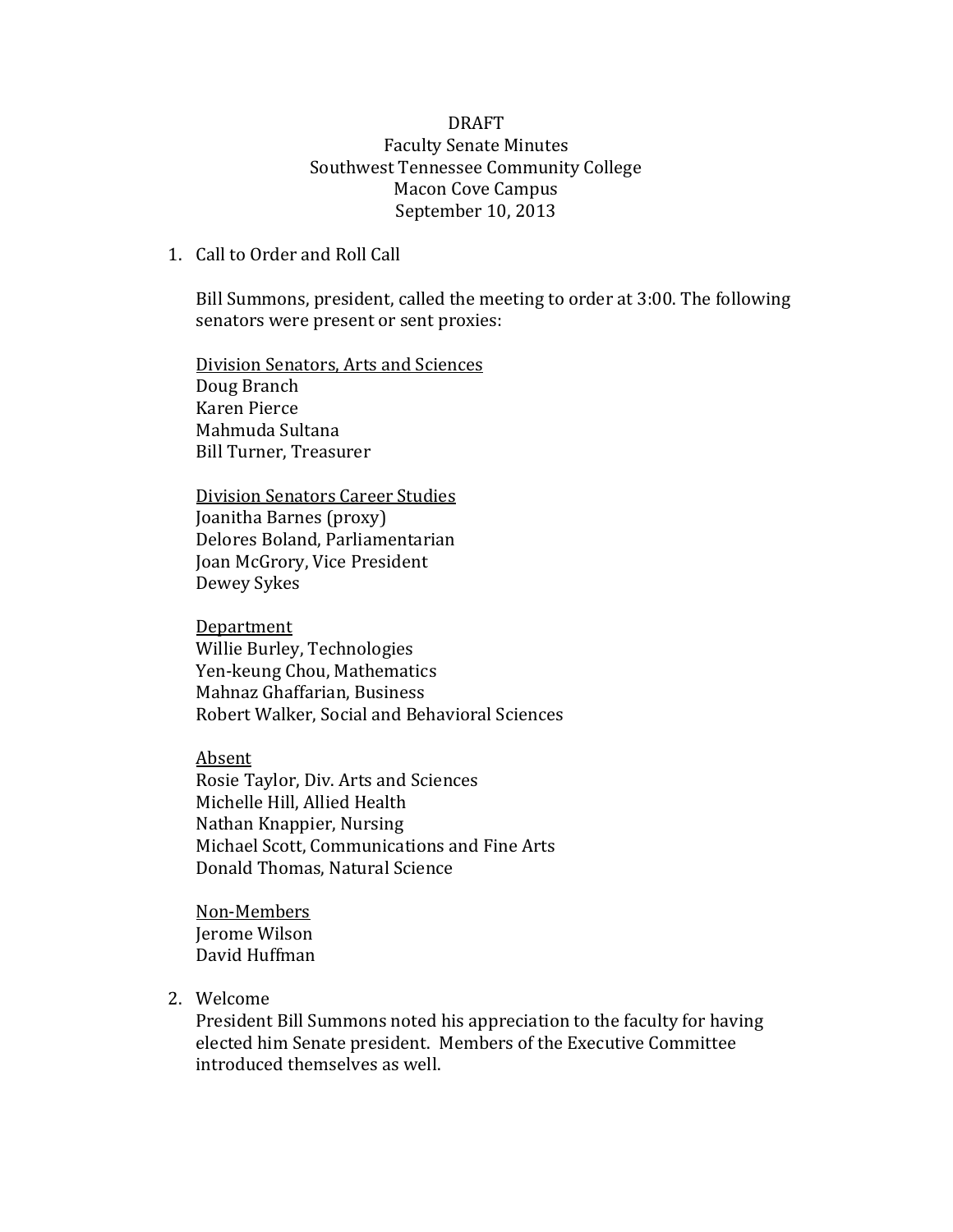3. Election

A special election was held for secretary as the former secretary, Leslie Peeples, was unable to continue her term due to illness. Doug Branch was elected.

4. Reading of the Minutes

No minutes from the previous meeting in April were read. Those minutes were unavailable due to the previous secretary's illness. It was decided that we would try to find those minutes somehow, possibly by conferring with the previous president, Todd Blankenbeckler.

5. Committee Reports

## Faculty Handbook Committee

David Huffman reported that the *Faulty Handbook 2012-2015* would soon be uploaded to the website, where it could be easily viewed. At this point, it needs cosmetic tinkering, but the substance is mostly accurate. The edits will be made soon. David noted several other changes that would need to be made as well, mostly information about faculty rank and faculty responsibilities.

It was moved and seconded that we accept the report of the Faculty Handbook Committee. Motion passed. (We have not accepted the *Faculty Handbook*, not having read it yet in its finished form. The Senate simply accepted the committee report.)

#### Faculty Advising Committee

Delores Boland presented the *Faculty Advising Handbook 2013-2015* and asked that we approve the report of the committee. She noted that there would be cosmetic changes, including corrections to the Table of Contents.

It was moved and seconded that we accept the report of the Faculty Handbook Committee. Motion passed. (Again, it was the report that we accepted, as opposed to the *Handbook* itself.)

6. Other Business Concerning the Makeup of the Senate

A problem was discussed: with no minutes from April, we don't have a clear idea of exactly who is on the Senate and what the terms are. Doug Branch has been asked to consult with people who might have insight such as Jason Whitt, Todd Blankenbeckler, and department chairs, in order to prepare an accurate list of the senators and their terms.

7. Unfinished Business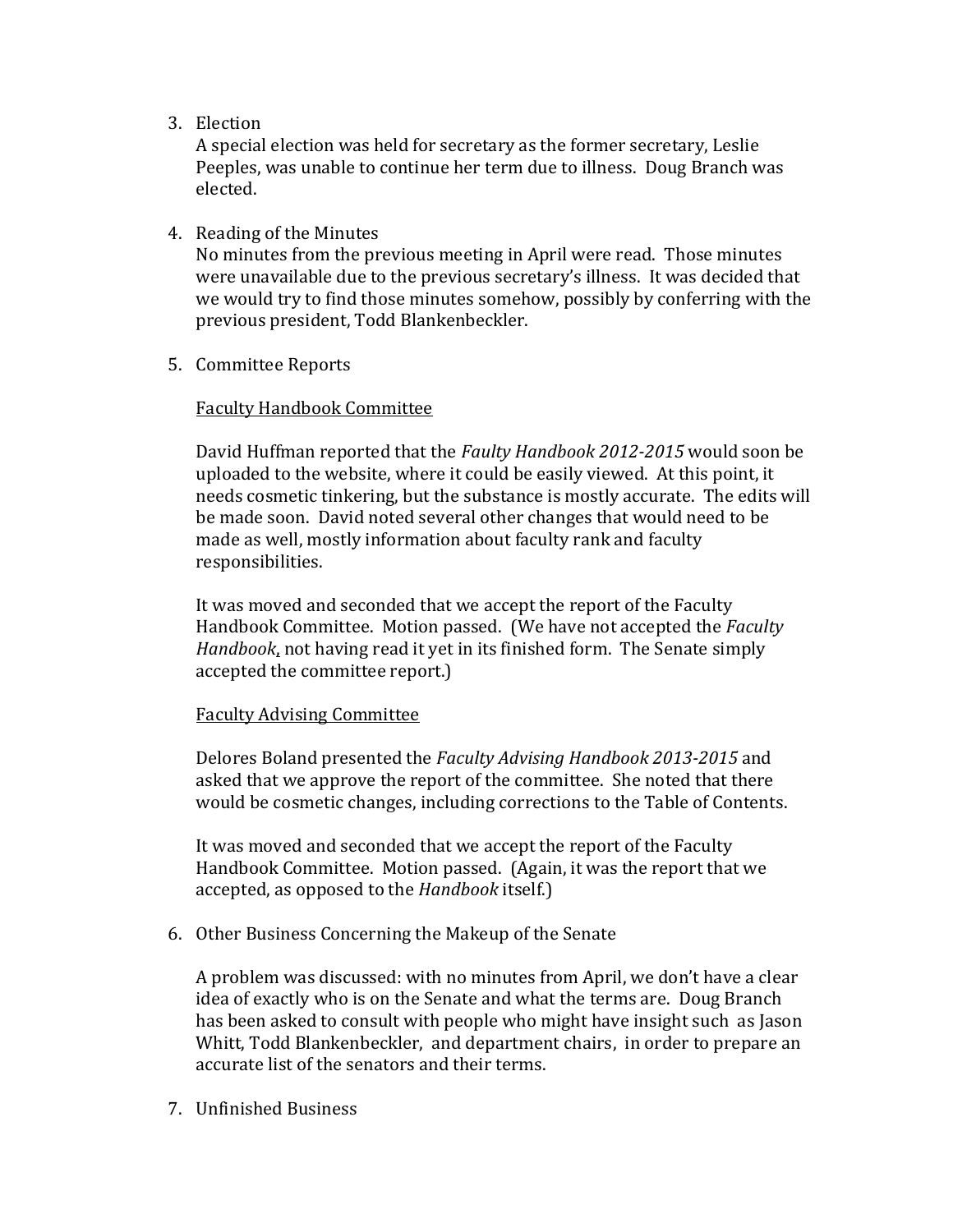Bill Summons distributed copies of the latest proposed amendments to the Faculty Senate constitution and by-laws. It was moved, seconded, and approved that we accept the by-laws as amended.

It was moved and seconded, and approved that we accept the constitution as amended. This document will be presented to the faculty for a vote. Bill will send a copy of the proposed amendments to the faculty, and Joan McGrory will conduct the election. (All faculty must ratify the constitution; only the Senate is needed to ratify by-laws.)

8. Date and Time for Next Meeting

We agreed that the next meeting of the Faculty Senate should be Tuesday, Oct. 8, 3:00, Union Ave. Campus, Faculty Lounge. Second Tuesdays of each month are looking like good times for meetings.

9. New Business

A. Jerome Wilson, advisor of the college's literary club, Pierian, and editor of the literary journal, *Hieroglyph*, wished to address his concern about an incident that occurred last spring. The bookstore refused to stock and sell a book written by a guest author, Eric Jerome Dickey, citing a notion that the book and the book cover were obscene. Dickey was to have read for students and faculty, an event sponsored by Pierian. Knowing that his book would not be sold, Dickey decided not to hold the reading. Burke's Books offered to sell the book, but the bookstore refused to allow them to do so.

Jerome has complained to his chair, and the dean. That complaint has been forwarded to the associate vice-president for academic affairs.

The Senate asked Jerome to keep the Senate apprised of the administration's response. We informally agreed to consider taking action if the administrative response was unacceptable.

B. Dewey Sykes voiced concern about faculty with nine-month contracts seeming as if they're being asked to work nearly all year long. He is concerned that there is unspoken pressure for faculty to work during "distress calls," and that these calls seem hard to resist, particularly for untenured or non-tenure track faculty. He argued that the college shouldn't expect nine-month faculty to solve its personnel problems.

A lengthy discussion ensued, Dewey's ideas supported by many.

Bill Summons agreed to ask the administration about their goals for what percentage of our faculty should be on tenure track. The general consensus